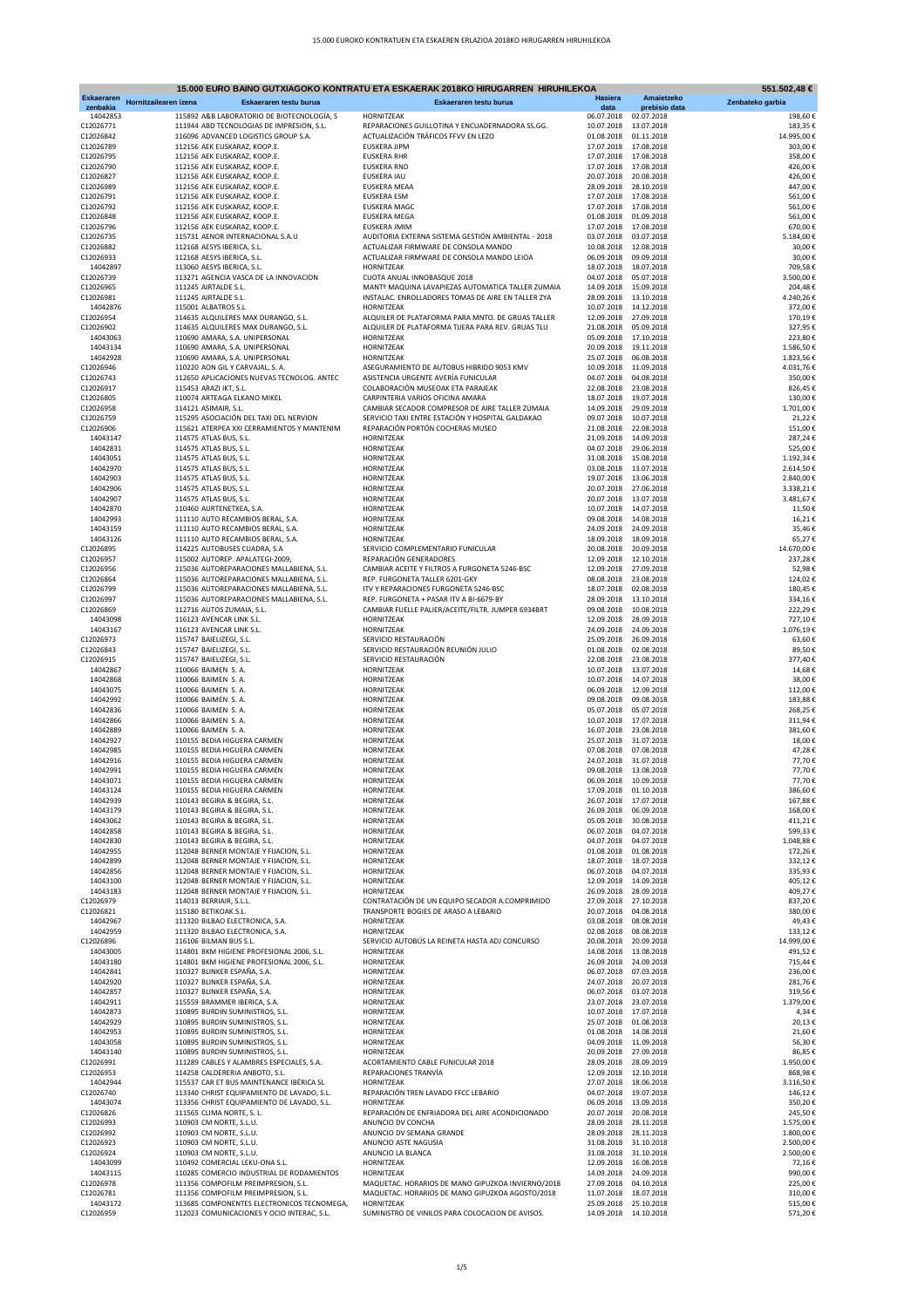| <b>Eskaeraren</b><br>zenbakia | Hornitzailearen izena | Eskaeraren testu burua                                                                   | Eskaeraren testu burua                                                                          | Hasiera<br>data                                | Amaietzeko<br>prebisio data | Zenbateko garbia       |
|-------------------------------|-----------------------|------------------------------------------------------------------------------------------|-------------------------------------------------------------------------------------------------|------------------------------------------------|-----------------------------|------------------------|
| C12026944                     |                       | 111497 CONGREBAS                                                                         | SERVICIO AZAFATA MUSEO AGOSTO 2018                                                              | 07.09.2018                                     | 07.10.2018                  | 464,08€                |
| C12026832                     |                       | 111982 CONSORCIO DE TRANSPORTES DE BIZKAIA                                               | CUOTA PARTICIPACIÓN VESTÍBULO SAN MAMÉS 2018                                                    | 20.07.2018                                     | 20.07.2019<br>13.10.2018    | 388,00€                |
| C12026998<br>C12026863        |                       | 110092 CONSTRUC. Y REF. ALDA, S.L.<br>110092 CONSTRUC. Y REF. ALDA, S.L.                 | DESATASCAR FREGADERO EN COCHERAS DE GERNIKA<br>DESATASCAR Y MODIFICAR DESAGUE FREGADERO COMEDOR | 28.09.2018<br>08.08.2018                       | 23.08.2018                  | 60,00€<br>188,75€      |
| C12026861                     |                       | 110092 CONSTRUC. Y REF. ALDA, S.L.                                                       | BOMBA AGUAS RESIDUALES PUENTE LAVADAO BUSES                                                     | 08.08.2018                                     | 23.08.2018                  | 416,64€                |
| C12026862                     |                       | 110092 CONSTRUC. Y REF. ALDA, S.L.                                                       | COLOCACION TERMO EN WC CABINA PINTURA VIA 5                                                     | 08.08.2018                                     | 23.08.2018                  | 529,50€                |
| C12026983<br>C12026835        |                       | 111120 CONSTRUCCION Y AUX. DE FF.CC., S.A.                                               | IMPUESTO GASES FLUORADOS DE MAYO A AGOSTO 2018 TLB<br>IMAGENES 2º TRIMESTRE 2018                | 28.09.2018<br>24.07.2018                       | 13.10.2018<br>24.08.2018    | 49,58€<br>1.130,00€    |
| C12026967                     |                       | 111120 CONSTRUCCION Y AUX. DE FF.CC., S.A.<br>111120 CONSTRUCCION Y AUX. DE FF.CC., S.A. | REPARACION BASTIDOR BOGIE 401B                                                                  | 14.09.2018                                     | 29.09.2018                  | 7.740.00€              |
| C12026778                     |                       | 114493 COPROHI, S.L.                                                                     | REPARACION SILLAS PM GASTEIZ                                                                    | 11.07.2018                                     | 26.07.2018                  | 970,35€                |
| C12026810                     |                       | 113562 COPROHI, S.L.                                                                     | MOBILIARIO PARA DIFERENTES NECESIDADES                                                          | 18.07.2018                                     | 18.09.2018                  | 8.917,80€              |
| 14042817<br>C12026838         |                       | 114734 CRESPO MENDIKOTE, J.LUIS<br>116091 CRISTOBAL MOLINA NAVARRETE                     | HORNITZEAK<br>OPINIÓN JURÍDICA                                                                  | 03.07.2018   06.07.2018<br>24.07.2018          | 25.07.2018                  | 30,86€<br>850,00€      |
| 14043061                      |                       | 110311 CRONASER, S.L.                                                                    | HORNITZEAK                                                                                      | 05.09.2018                                     | 05.09.2018                  | 183,48€                |
| 14043160                      |                       | 110311 CRONASER, S.L.                                                                    | HORNITZEAK                                                                                      | 24.09.2018                                     | 24.09.2018                  | 403,92€                |
| 14042827                      |                       | 110311 CRONASER, S.L.                                                                    | HORNITZEAK                                                                                      | 03.07.2018                                     | 03.07.2018                  | 746,16€                |
| C12026837<br>14042855         |                       | 110789 CRUZA MANTENIMIENTO, S.L.<br>114003 DATACOL HISPANIA - I. FIJ. TECNICA,           | CONEX. LINEA ALIMENTAC. A DEPOSITO GASOLEO ACS ZYA<br>HORNITZEAK                                | 24.07.2018<br>06.07.2018                       | 25.07.2018<br>30.06.2018    | 114,00€<br>40,70€      |
| 14042919                      |                       | 114003 DATACOL HISPANIA - I. FIJ. TECNICA,                                               | HORNITZEAK                                                                                      | 24.07.2018                                     | 07.09.2018                  | 774,55€                |
| C12026964                     |                       | 116129 DEBABE UDAL EUSKALTEGIEN MANKOMUNIT                                               | EUSKERA JGB                                                                                     | 14.09.2018                                     | 14.10.2018                  | 129,00€                |
| C12026769<br>14043176         |                       | 113616 DELTAVI, S.A.<br>110860 DENAROT ROTULOS                                           | REVISIÓN ANUAL E ITV FURGONETA 6180 GKY<br>HORNITZEAK                                           | 10.07.2018<br>26.09.2018                       | 11.07.2018<br>03.10.2018    | 345,45€<br>26,10€      |
| 14042902                      |                       | 110860 DENAROT ROTULOS                                                                   | HORNITZEAK                                                                                      | 19.07.2018                                     | 30.07.2018                  | 36,90€                 |
| 14042872                      |                       | 110860 DENAROT ROTULOS                                                                   | HORNITZEAK                                                                                      | 10.07.2018                                     | 24.07.2018                  | 48,00€                 |
| 14042905                      |                       | 116093 DENIOS, S.L.                                                                      | HORNITZEAK                                                                                      | 20.07.2018                                     | 31.07.2018                  | 456,56€                |
| C12026766<br>14043135         |                       | 114672 DENIOS, S.L.<br>110649 DISTRIBUIDORA COMERCIAL DEL NORTE,                         | ARMARIOS PARA ALMACENAMIENTO DE PRODUCTOS LIMPIEZA<br>HORNITZEAK                                | 10.07.2018<br>20.09.2018                       | 17.07.2018<br>27.09.2018    | 6.672,60€<br>37,83€    |
| 14043029                      |                       | 110649 DISTRIBUIDORA COMERCIAL DEL NORTE,                                                | HORNITZEAK                                                                                      | 23.08.2018                                     | 30.08.2018                  | 58,34€                 |
| 14042960                      |                       | 112948 DL. DISTRIBUCIONES LOPETEGI, S.L.                                                 | HORNITZEAK                                                                                      | 02.08.2018                                     | 28.08.2018                  | 340.52€                |
| 14042898                      |                       | 110621 DOMINGO AZPIRI, S.A.<br>112480 DONOSTIA ESTRES Y COACHING CENTER,S                | HORNITZEAK                                                                                      | 18.07.2018 20.07.2018                          |                             | 4,45€                  |
| C12026816<br>C12026793        |                       | 112166 DURANGOKO UDAL EUSKALTEGIA                                                        | EVALUACIÓN DE RIESGOS PSICOSOCIALES 2018<br>EUSKERA ASIER ARRIAGA ARRATE                        | 20.07.2018<br>17.07.2018                       | 20.01.2019<br>17.08.2018    | 7.900,00€<br>159,30€   |
| C12026828                     |                       | 112565 EDICIONES FRANCIS LEFEBVRE, S.A.                                                  | EDICION IMPRESA MEMENTO CONTRATACION PUBLICA                                                    | 20.07.2018                                     | 21.07.2018                  | 120,58€                |
| C12026764                     |                       | 111618 EDICIONES IZORIA 2004, S.L.                                                       | ANUNCIO EN DNA BLUSAS Y BLANCA                                                                  | 10.07.2018                                     | 10.09.2018                  | 4.100,00€              |
| 14042896                      |                       | 110398 EGUIBER SUMINISTROS INDUSTRIALES, S                                               | HORNITZEAK<br>HORNITZEAK                                                                        | 18.07.2018                                     | 23.07.2018                  | 10,38€                 |
| 14043137<br>14043131          |                       | 110398 EGUIBER SUMINISTROS INDUSTRIALES, S<br>110398 EGUIBER SUMINISTROS INDUSTRIALES, S | HORNITZEAK                                                                                      | 20.09.2018<br>19.09.2018                       | 30.09.2018<br>24.09.2018    | 54,95€<br>243,22€      |
| 14042980                      |                       | 110398 EGUIBER SUMINISTROS INDUSTRIALES, S                                               | HORNITZEAK                                                                                      | 06.08.2018                                     | 09.08.2018                  | 248,64€                |
| 14043190                      |                       | 114491 EKINSA EQUIPAMIENTO INSTITUCIONAL,                                                | HORNITZEAK                                                                                      | 28.09.2018                                     | 05.10.2018                  | 198,50€                |
| 14042883<br>14042879          |                       | 114491 EKINSA EQUIPAMIENTO INSTITUCIONAL,<br>114491 EKINSA EQUIPAMIENTO INSTITUCIONAL,   | HORNITZEAK<br>HORNITZEAK                                                                        | 13.07.2018<br>11.07.2018                       | 19.06.2018<br>11.07.2018    | 297,79€<br>7.187,60€   |
| C12026860                     |                       | 115860 ELECTRICIDAD MARTÍN, S.A.                                                         | INSTALACION NUEVO CUADRO ELECTRICO LEIOA                                                        | 08.08.2018                                     | 08.09.2018                  | 12.653,08€             |
| 14042926                      |                       | 110084 ELECTRICIDAD N. OSES, S.A.                                                        | HORNITZEAK                                                                                      | 25.07.2018                                     | 08.08.2018                  | 31,95€                 |
| 14042998                      |                       | 110084 ELECTRICIDAD N. OSES, S.A.                                                        | HORNITZEAK                                                                                      | 13.08.2018                                     | 17.08.2018                  | 81,00€                 |
| 14043129<br>14043015          |                       | 110085 ELECTRICIDAD N. OSES, S.A.<br>110085 ELECTRICIDAD N. OSES, S.A.                   | HORNITZEAK<br>HORNITZEAK                                                                        | 19.09.2018<br>14.08.2018                       | 21.09.2018<br>14.08.2018    | 97,45€<br>129,84€      |
| 14042979                      |                       | 110222 ELECTRO VIZCAYA, S.A.L.                                                           | HORNITZEAK                                                                                      | 06.08.2018                                     | 10.08.2018                  | 7,23€                  |
| C12026757                     |                       | 113590 ELECTRODOMESTICOS SERANTES, S.L.                                                  | COMPRA DE MICROONDAS PARA OFFICE ZONA COMERCIAL                                                 | 09.07.2018                                     | 10.07.2018                  | 48,76€                 |
| 14043174                      |                       | 111191 ELECTROSON, S.A. SAN SEBASTIAN                                                    | HORNITZEAK                                                                                      | 26.09.2018 11.10.2018                          |                             | 1.423,98€              |
| 14043165<br>14043139          |                       | 113483 EMAUS BIDASOA, S.L.U.<br>110617 EPIDOR, S.A.                                      | HORNITZEAK<br><b>HORNITZFAK</b>                                                                 | 24.09.2018 28.09.2018<br>20.09.2018 24.09.2018 |                             | 71,00€<br>130,20€      |
| C12026850                     |                       | 111777 EROSKI, S.COOP.                                                                   | AVITUALLAMIENTO MARTXA MTB2018                                                                  | 01.08.2018                                     | 02.08.2018                  | 177,71€                |
| 14043177                      |                       | 110672 ESPAÑOLA PROD.QUIMICOS INDUSTRIALES                                               | HORNITZEAK                                                                                      | 26.09.2018                                     | 20.09.2018                  | 206,64€                |
| 14042826                      |                       | 110672 ESPAÑOLA PROD.QUIMICOS INDUSTRIALES                                               | HORNITZEAK                                                                                      | 03.07.2018                                     | 26.06.2018                  | 261,42€                |
| 14042848<br>14043118          |                       | 110672 ESPAÑOLA PROD.QUIMICOS INDUSTRIALES<br>110672 ESPAÑOLA PROD.QUIMICOS INDUSTRIALES | HORNITZEAK<br>HORNITZEAK                                                                        | 06.07.2018<br>14.09.2018                       | 19.06.2018<br>28.08.2018    | 817,24€<br>1.507,48€   |
| C12026980                     |                       | 110475 ETRA NORTE, S.A.                                                                  | CAMBIAR PRINTER. RODILLO SUP. Y ENGRANAJE ROTOS.                                                | 27.09.2018                                     | 28.09.2018                  | 162,97€                |
| C12026930                     |                       | 110475 ETRA NORTE, S.A.                                                                  | MANTENIMIENTO BILLETAJE EQUIPOS CONCESIÓNBIZKAIBUS                                              | 31.08.2018                                     |                             | 3.837,00€              |
| 14042824<br>C12026922         |                       | 111274 FAST PCB, S.L.<br>115995 FEDECRAIL                                                | HORNITZEAK<br>CUOTA FEDECRAIL 2018                                                              | 03.07.2018<br>31.08.2018                       | 03.07.2018<br>31.08.2019    | 100,00€<br>105,00€     |
| C12026736                     |                       | 110817 FERNANDEZ ILARDIA MARIA DOLORES                                                   | TINTORERIA LAVANDERIA 2018                                                                      | 03.07.2018                                     | 03.07.2018                  | 450,00€                |
| 14042864                      |                       | 114753 FERRETERIA MIKELDI, S.L.                                                          | HORNITZEAK                                                                                      | 10.07.2018                                     | 13.07.2018                  | 9,04€                  |
| 14043171<br>14042954          |                       | 114753 FERRETERIA MIKELDI, S.L.                                                          | HORNITZEAK<br>HORNITZEAK                                                                        | 25.09.2018                                     | 27.09.2018                  | 43,20€                 |
| 14042932                      |                       | 114753 FERRETERIA MIKELDI, S.L.<br>116083 FLENDER IBERICA S.L.U                          | HORNITZEAK                                                                                      | 01.08.2018<br>26.07.2018                       | 14.08.2018<br>24.01.2019    | 52,60€<br>5.214,30€    |
| C12026974                     |                       | 110141 FONTANERIA MEZGO, S.L.                                                            | REP. CAÑO DE GRIFO EN AEREA DE DESCANSO DE LUTXANA                                              | 26.09.2018 11.10.2018                          |                             | 51,71€                 |
| C12026870                     |                       | 110141 FONTANERIA MEZGO, S.L.                                                            | REP. MECANISMOS CISTERNAS/DUCHAS VESTUARIO TALLER                                               | 09.08.2018 10.08.2018                          |                             | 195,69€                |
| C12026854<br>14042918         |                       | 110141 FONTANERIA MEZGO, S.L<br>112670 FUCHS LUBRICANTES S.A.                            | REP. GOTERAS Y CISTERNA WC EN TALLER LUTXANA<br><b>HORNITZEAK</b>                               | 01.08.2018 16.08.2018<br>24.07.2018            | 10.08.2018                  | 250,83€<br>2.441,25€   |
| C12026996                     |                       | 114580 GAB SER TCOS INSPECCION CABLES SLU                                                | AÑO 2018 INSPECCION CABLES FUNICULAR                                                            | 28.09.2018                                     | 28.09.2019                  | 1.173,00€              |
| C12026918                     |                       | 112325 GABRIEL ARESTI EUSKALTEGIA                                                        | EUSKERA IVS                                                                                     | 28.08.2018                                     | 28.09.2018                  | 225,00€                |
| C12026794                     |                       | 112325 GABRIEL ARESTI EUSKALTEGIA                                                        | <b>EUSKERA IVS</b>                                                                              | 17.07.2018                                     | 17.08.2018                  | 688,75€                |
| 14042894<br>C12026801         |                       | 110062 GARAGE MODERNO PABLO IRIZAR, S.L.<br>110063 GARAGE MODERNO PABLO IRIZAR, S.L.     | HORNITZEAK<br>INTERCAMBIAR RADIADOR MOTOR POR OTRO REPARADO A711                                | 18.07.2018<br>18.07.2018                       | 17.07.2018<br>19.07.2018    | 167,89€<br>503,29€     |
| C12026949                     |                       | 110063 GARAGE MODERNO PABLO IRIZAR, S.L.                                                 | SUSTITUIR INYECTOR Nº5 BUS 471 VOLVO                                                            | 12.09.2018                                     | 13.09.2018                  | 1.046,92€              |
| C12026840                     |                       | 110063 GARAGE MODERNO PABLO IRIZAR, S.L.                                                 | SUST. BALANCINES BUS 912/LIMPIAR INYECTOR UREA 711                                              | 24.07.2018                                     | 31.07.2018                  | 3.386,87€              |
| C12026822<br>C12026800        |                       | 110063 GARAGE MODERNO PABLO IRIZAR, S.L.<br>110063 GARAGE MODERNO PABLO IRIZAR, S.L.     | SUST. BOMBA INYECTORA E INYECTORES BUS 679<br>REPARAR Y MONTAR MOTOR DE N/PROPIEDAD BUS 821     | 20.07.2018<br>18.07.2018                       | 24.07.2018<br>01.09.2018    | 4.265,37€<br>6.769,78€ |
| 14042942                      |                       | 115389 GAS-GOI BIZKAIA S.L.U.                                                            | HORNITZEAK                                                                                      | 27.07.2018                                     | 23.07.2018                  | 1.264,70€              |
| 14043004                      |                       | 115389 GAS-GOI BIZKAIA S.L.U.                                                            | HORNITZEAK                                                                                      | 14.08.2018                                     | 09.08.2018                  | 1.661,76€              |
| 14043067                      |                       | 116124 GASYSOLD S.L.U.                                                                   | HORNITZEAK<br>HORNITZEAK                                                                        | 06.09.2018<br>20.09.2018                       | 28.08.2018                  | 273,24€                |
| 14043142<br>C12026829         |                       | 116124 GASYSOLD S.L.U.<br>113500 GENERAL INDUSTRIAL AUTOMOVIL, S.L.                      | SUMINISTRO E INSTALACIÓN DE MOTOR CABINA PINTURA                                                | 20.07.2018                                     | 20.09.2018<br>20.08.2018    | 1.264,70€<br>3.000,00€ |
| C12026777                     |                       | 116081 GERFLOR SAS                                                                       | PISADERAS DEL TRANVÍA BILBAO PARA SUSTITUCIÓN P3                                                | 11.07.2018                                     | 26.07.2018                  | 427,77€                |
| C12026844                     |                       | 115217 GERMAN ALBERDI JUARISTI                                                           | TRANSPORTE PORTAEQUIPAJES ANTIGUOS MIRANDA-AZPEITI                                              | 01.08.2018                                     | 02.08.2018                  | 280,00€                |
| C12026943                     |                       | 113319 GOMEZ-ACEBO & POMBO ABOGADOS, S.L.P                                               | ASISTENCIA EN PROCEDIMIENTO                                                                     | 06.09.2018                                     | 06.10.2018                  | 7.665,50€              |
| C12026878<br>14042968         |                       | 113319 GOMEZ-ACEBO & POMBO ABOGADOS, S.L.P<br>113980 GOROIL LOGISTICA, S.L.              | TRANSFERENCIAS LINEAS FEROVIARIAS A LA CAPV<br>HORNITZEAK                                       | 09.08.2018<br>03.08.2018                       | 10.08.2018<br>03.08.2018    | 14.560,00€<br>92,51€   |
| 14043050                      |                       | 113980 GOROIL LOGISTICA, S.L.                                                            | HORNITZEAK                                                                                      | 31.08.2018                                     | 31.08.2018                  | 98,89€                 |
| 14042990                      |                       | 113980 GOROIL LOGISTICA, S.L.                                                            | HORNITZEAK                                                                                      | 09.08.2018                                     | 10.08.2018                  | 121,51€                |
| 14042913<br>14042945          |                       | 113980 GOROIL LOGISTICA, S.L.<br>113980 GOROIL LOGISTICA, S.L.                           | HORNITZEAK<br>HORNITZEAK                                                                        | 23.07.2018<br>27.07.2018                       | 22.06.2018<br>27.07.2018    | 145,00€<br>145,00€     |
| 14042986                      |                       | 113980 GOROIL LOGISTICA, S.L.                                                            | HORNITZEAK                                                                                      | 07.08.2018                                     | 07.08.2018                  | 150,22€                |
| 14042843                      |                       | 113980 GOROIL LOGISTICA, S.L.                                                            | HORNITZEAK                                                                                      | 06.07.2018                                     | 06.07.2018                  | 156,89€                |
| 14043059                      |                       | 113980 GOROIL LOGISTICA, S.L.                                                            | HORNITZEAK                                                                                      | 05.09.2018                                     | 04.09.2018                  | 156,89€                |
| 14042966<br>14042825          |                       | 113980 GOROIL LOGISTICA, S.L.<br>113980 GOROIL LOGISTICA, S.L.                           | HORNITZEAK<br>HORNITZEAK                                                                        | 03.08.2018<br>03.07.2018                       | 01.08.2018<br>03.07.2018    | 162,40€<br>171,10€     |
| 14043175                      |                       | 113980 GOROIL LOGISTICA, S.L.                                                            | HORNITZEAK                                                                                      | 26.09.2018                                     | 25.09.2018                  | 173,71€                |
| 14042819                      |                       | 113980 GOROIL LOGISTICA, S.L.                                                            | HORNITZEAK                                                                                      | 03.07.2018                                     | 29.06.2018                  | 174,00€                |
| 14043149                      |                       | 113980 GOROIL LOGISTICA, S.L.                                                            | HORNITZEAK                                                                                      | 21.09.2018                                     | 21.09.2018                  | 181,54€                |
| 14043162<br>14042851          |                       | 113980 GOROIL LOGISTICA, S.L.<br>113980 GOROIL LOGISTICA, S.L.                           | HORNITZEAK<br>HORNITZEAK                                                                        | 24.09.2018<br>06.07.2018                       | 19.09.2018<br>04.07.2018    | 366,27€<br>408,03€     |
| 14042946                      |                       | 113980 GOROIL LOGISTICA, S.L.                                                            | HORNITZEAK                                                                                      | 27.07.2018                                     | 01.08.2018                  | 506,63€                |
| 14043043                      |                       | 113980 GOROIL LOGISTICA, S.L.                                                            | HORNITZEAK                                                                                      | 29.08.2018                                     | 28.08.2018                  | 620,89€                |
| 14043133<br>14042947          |                       | 113980 GOROIL LOGISTICA, S.L.<br>113980 GOROIL LOGISTICA, S.L.                           | HORNITZEAK<br>HORNITZEAK                                                                        | 20.09.2018<br>27.07.2018                       | 18.09.2018<br>26.07.2018    | 655,69€<br>700,00€     |
| 14042895                      |                       | 113980 GOROIL LOGISTICA, S.L.                                                            | HORNITZEAK                                                                                      | 18.07.2018                                     | 18.07.2018                  | 731,09€                |
| 14042938                      |                       | 113980 GOROIL LOGISTICA, S.L.                                                            | HORNITZEAK                                                                                      | 26.07.2018                                     | 24.07.2018                  | 807,94€                |
| 14043105<br>14043025          |                       | 113980 GOROIL LOGISTICA, S.L.<br>113980 GOROIL LOGISTICA, S.L.                           | HORNITZEAK<br>HORNITZEAK                                                                        | 13.09.2018<br>21.08.2018                       | 12.09.2018<br>22.08.2018    | 1.092,72€<br>1.175,37€ |
| 14043181                      |                       | 116011 GRAFICAS FERNAN, S.A.                                                             | HORNITZEAK                                                                                      | 26.09.2018  05.10.2018                         |                             | 200,00€                |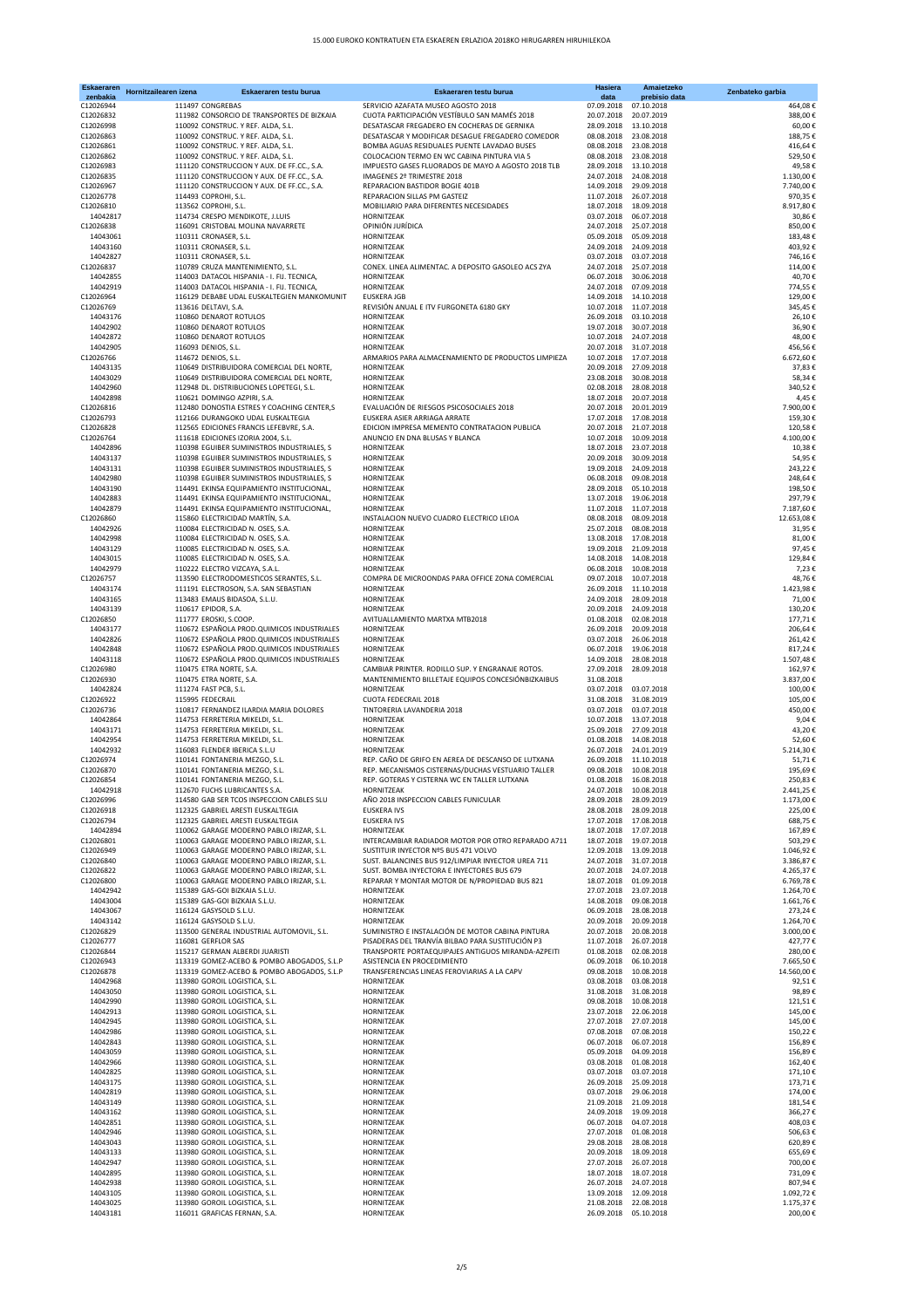| <b>Eskaeraren</b><br>zenbakia | Hornitzailearen izena | Eskaeraren testu burua                                                                   | Eskaeraren testu burua                                                                                   | <b>Hasiera</b><br>data                | Amaietzeko<br>prebisio data | Zenbateko garbia       |
|-------------------------------|-----------------------|------------------------------------------------------------------------------------------|----------------------------------------------------------------------------------------------------------|---------------------------------------|-----------------------------|------------------------|
| 14043112                      |                       | 110795 GRAFICAS UNCILLA, S.A.                                                            | HORNITZEAK                                                                                               | 14.09.2018                            | 11.09.2018                  | 112,50€                |
| 14042811                      |                       | 110795 GRAFICAS UNCILLA, S.A.                                                            | HORNITZEAK                                                                                               | 02.07.2018                            | 06.07.2018                  | 392,00€                |
| C12026779<br>C12026780        |                       | 114855 GRAFICAS ZAMUDIO, PRINTEK, S.A.L.                                                 | ELABORAC. HORARIOS DE MANO LINEAS GIP. (AGOSTO/18)                                                       | 11.07.2018                            | 18.07.2018<br>18.07.2018    | 1.660,00€              |
| C12026984                     |                       | 114855 GRAFICAS ZAMUDIO, PRINTEK, S.A.L.<br>110064 GRUAS GARRO, S. L.                    | ELABORAC. HORARIOS MANO LINEAS GIP (INVIERNO/2018)<br>REMOLCAR BUS 66 DESDE ORIO A REP. AUTOIRAETA       | 11.07.2018<br>28.09.2018              | 29.09.2018                  | 1.782,00€<br>1.025,00€ |
| C12026939                     |                       | 110454 GRUAUTO ASISTENCIA, S.L.                                                          | RECOGER VEHÍCULO EN BILBO Y ENTREGARLO EN LEIOA                                                          | 06.09.2018                            | 07.09.2018                  | 429,80€                |
| C12026772                     |                       | 112993 GRUPO ANSAREO AEB; S.L.                                                           | REPARACIÓN BOMBA DE AGUAS URBANAS                                                                        | 10.07.2018                            | 10.08.2018                  | 872,98€                |
| C12026806                     |                       | 116010 GRUPO VERSIA                                                                      | EQUIPAMIENTO VIDEOCONFERENCIA Y TELEFONIA MOVIL                                                          | 18.07.2018                            | 02.08.2018                  | 497,23€                |
| C12026856<br>14043111         |                       | 116090 HINE S.A.<br>113270 IBARGOYEN SUMINISTROS CARROCEROS                              | SUMINISTRO GRUPO HIDRAULICO ALTA PRESION 3000 BAR<br><b>HORNITZEAK</b>                                   | 07.08.2018<br>14.09.2018              | 07.09.2018<br>14.09.2018    | 7.340,00€<br>43,00€    |
| C12026888                     |                       | 115153 IMAGEN DISEÑO & ROTULACIÓN, S. COOP                                               | ROTULACIÓN IMPRESIÓN DIGITAL Y VINILO COLOR BUSES                                                        | 10.08.2018                            | 12.08.2018                  | 360,00€                |
| C12026752                     |                       | 115153 IMAGEN DISEÑO & ROTULACIÓN, S. COOP                                               | PEGATINAS IMPRESION DIGITAL A COLOR BUSES LEIOA                                                          | 09.07.2018                            | 14.07.2018                  | 425,60€                |
| C12026875                     |                       | 115344 IMPRENTA TXEMISA, S.L.                                                            | IMPRESIÓN CARTELES TARIFAS                                                                               | 09.08.2018                            | 24.08.2018                  | 193,00€                |
| C12026858<br>C12026783        |                       | 116070 Inarlan Arquitectura e Ingenieria S<br>116070 Inarlan Arquitectura e Ingenieria S | PREPARACION TECNICA PLIEGO TEJADO LEIOA Y ANALISIS<br>ACTUALIZACION PROYECTO CUBIERTA TALLER LEIOA       | 07.08.2018<br>11.07.2018              | 07.09.2018<br>11.08.2018    | 950,00€<br>1.350,00€   |
| C12026955                     |                       | 116000 INCOMIMEX, S.L.                                                                   | REP. DE ESLINGAS Y CADENAS DETECTADAS POR REVISION                                                       | 12.09.2018                            | 27.09.2018                  | 143,36€                |
| 14043138                      |                       | 110494 INDUSTRIAS METALA, S.L.                                                           | HORNITZEAK                                                                                               | 20.09.2018                            | 24.09.2018                  | 8,48€                  |
| 14042936                      |                       | 110494 INDUSTRIAS METALA, S.L.                                                           | HORNITZEAK                                                                                               | 26.07.2018                            | 16.08.2018                  | 30,55€                 |
| C12026852                     |                       | 110629 INGENIERIA Y ECONOMIA DEL TRANSPORT                                               | AFECCION A ET EXPLOTACION SERVICIOS DOURGES-JUNDIZ                                                       | 01.08.2018                            | 15.08.2018                  | 12.500,00€             |
| C12026948<br>C12026859        |                       | 114299 INGETEAM POWER TECHNOLOGY, S.A.<br>114192 INGETEAM POWER TECHNOLOGY, S.A.         | FORMACIÓN REGISTRADOR JURIDICO EVA2<br>ADECUACION SW DE FUNCIONALIDAD ARENADO TD2000                     | 12.09.2018<br>07.08.2018              | 17.09.2018<br>07.09.2018    | 1.100,00€<br>1.400,00€ |
| C12026941                     |                       | 114299 INGETEAM POWER TECHNOLOGY, S.A.                                                   | REP. CPU SYSTEM TEAM REDUNDANTE (BI2125) TD2006                                                          | 06.09.2018                            | 21.09.2018                  | 4.271,00€              |
| C12026951                     |                       | 111349 INICIATIVAS DE COMUNICACION SOCIAL,                                               | CAMPAÑA PUBLICITARIA ASTE NAGUSIA 2018 TELE 7                                                            | 12.09.2018                            | 12.10.2018                  | 2.479,34€              |
| C12026886                     |                       | 115366 INSTALACIONES ELECTRICAS ASUA ONDIZ                                               | MODIFICAR LUMINARIAS ESTANCAS PASANDO A LED                                                              | 10.08.2018                            | 12.08.2018                  | 480,08€                |
| C12026825<br>C12026935        |                       | 110522 INSTALACIONES ELECTRICAS ERANDIO, S<br>110303 INSTALACIONES ELECTROMEC. BILAUTO,  | REPARACIÓN INSTALACIÓN ELECTRICA FOSO<br>REPARACIÓN SURTIDOR GASOIL MUSEO                                | 20.07.2018<br>06.09.2018              | 20.08.2018<br>07.09.2018    | 621,29€<br>697,89€     |
| C12026937                     |                       | 110303 INSTALACIONES ELECTROMEC. BILAUTO,                                                | CAMBIAR SOPORTES C/ RODAMIENTOS EJE CEPILLO TECHO                                                        | 06.09.2018                            | 07.09.2018                  | 698,70€                |
| C12026889                     |                       | 110303 INSTALACIONES ELECTROMEC. BILAUTO,                                                | CAMBIAR BOMBA PRESIÓN RECICLADORA LEIOA                                                                  | 13.08.2018                            | 16.08.2018                  | 2.170,10€              |
| C12026767                     |                       | 111260 IRAGARRI S.L.                                                                     | PUBLICIDAD ANUAL BERRIA                                                                                  | 10.07.2018                            | 10.07.2019                  | 5.278,50€              |
| C12026976                     |                       | 114853 ISTOBAL ESPAÑA SLU                                                                | REP. RECICLADORA DEL PUENTE LAVADO AUTOBUSES                                                             | 26.09.2018                            | 11.10.2018                  | 110,00€                |
| C12026746<br>14042949         |                       | 114853 ISTOBAL ESPAÑA SLU<br>116095 IZARGI SEGURIDAD, S.L                                | REPARACIÓN RECICLADORA DE LUTXANA<br><b>HORNITZEAK</b>                                                   | 05.07.2018<br>01.08.2018              | 20.07.2018<br>16.08.2018    | 996,27€<br>43,42€      |
| 14042983                      |                       | 115041 JAVIER GONZALEZ MARTIN SANTOOLS                                                   | HORNITZEAK                                                                                               | 07.08.2018                            | 27.07.2018                  | 705,03€                |
| C12026987                     |                       | 115356 JENNIFER FERNANDEZ MELCHOR Y OTRA C                                               | PREPARAR PLANCHAS DE METACRILATO TRANSP. S/MEDIDAS                                                       | 28.09.2018                            | 05.10.2018                  | 897,00€                |
| C12026865                     |                       | 115975 JOHN SHORTER                                                                      | TRADUCCIONES DE INGLÉS                                                                                   | 08.08.2018                            | 08.09.2018                  | 6,90€                  |
| C12026940                     |                       | 115975 JOHN SHORTER<br>115975 JOHN SHORTER                                               | TRADUCCIONES DE INGLÉS<br>TRADUCCIONES DE INGLÉS                                                         | 06.09.2018<br>05.07.2018              | 06.10.2018<br>05.08.2018    | 52,02€                 |
| C12026747<br>C12026797        |                       | 115980 JON OLAZABAL PAGNON                                                               | TRADUCCIONES DE FRANCÉS                                                                                  | 17.07.2018                            | 17.08.2018                  | 77,88€<br>92,22€       |
| 14042978                      |                       | 113376 JUAN JOSE MONTEJO, S.L.                                                           | HORNITZEAK                                                                                               | 06.08.2018                            | 08.08.2018                  | 20,97€                 |
| 14042925                      |                       | 113376 JUAN JOSE MONTEJO, S.L.                                                           | HORNITZEAK                                                                                               | 25.07.2018                            | 27.07.2018                  | 45,46€                 |
| C12026751                     |                       | 113377 JUAN JOSE MONTEJO.S.L.                                                            | CERRADURA WELLINGTON                                                                                     | 09.07.2018                            | 10.07.2018                  | 205,40€                |
| C12026846<br>C12026885        |                       | 113377 JUAN JOSE MONTEJO, S.L.<br>113377 JUAN JOSE MONTEJO, S.L.                         | CERRADURA SANCHO EL SABIO<br>CAMBIAR BOMBILLO MUL-T-LOCK 40X40 COCHERAS USANSOL                          | 01.08.2018<br>10.08.2018              | 02.08.2018<br>12.08.2018    | 215,40€<br>406,78€     |
| C12026808                     |                       | 113377 JUAN JOSE MONTEJO, S.L.                                                           | REPARACIONES EN LA PUERTA PARKING TRANVIA                                                                | 18.07.2018                            | 19.07.2018                  | 902,97€                |
| 14043073                      |                       | 112727 JUAN RAMON SAUBER, S.L.                                                           | <b>HORNITZEAK</b>                                                                                        | 06.09.2018                            | 10.09.2018                  | 85,41€                 |
| 14043014                      |                       | 112727 JUAN RAMON SAUBER, S.L.                                                           | HORNITZEAK                                                                                               | 14.08.2018                            | 18.08.2018                  | 99,66€                 |
| C12026853                     |                       | 110149 KAPSCH TRAFFICCOM ARCE SISTEMAS, S.                                               | CARGA PROGRAMAC. DATOS CUADROS AGOSTO E INVIERN/18                                                       | 01.08.2018                            | 01.10.2018                  | 6.306,72€              |
| C12026907<br>C12026745        |                       | 113273 KILIKOLOR, S.L.<br>113273 KILIKOLOR, S.L.                                         | ESCANEADO PLANOS MUSEO<br>MATERIAL DE ESCRITORIO JUNIO 2018                                              | 21.08.2018<br>05.07.2018   06.07.2018 | 22.08.2018                  | 8,44€<br>8,48€         |
| 14043052                      |                       | 114535 KLEER KIM, S.A.L.                                                                 | HORNITZEAK                                                                                               | 31.08.2018                            | 23.08.2018                  | 292,44€                |
| 14042924                      |                       | 114535 KLEER KIM, S.A.L.                                                                 | HORNITZEAK                                                                                               | 25.07.2018                            | 27.07.2018                  | 427,60€                |
| C12026741                     |                       | 115399 KREA COMUNICACIÓN, S.L.                                                           | VINILOS PAGO TARJETA MEAT TRANVÍA BILBAO                                                                 | 04.07.2018                            | 04.08.2018                  | 700,00€                |
| C12026969                     |                       | 115660 LA VIE DU RAIL EDITIONS                                                           | LIBRO MATERIAL ROULANT VOL III                                                                           | 20.09.2018                            | 21.09.2018                  | 125,00€                |
| C12026749<br>C12026970        |                       | 111386 LABORATORIO CALIBRACION IN SITU BUR<br>114252 LANDER SIMULATION & TRAINING SOLUT. | CALIBRACIÓN EQIUPOS TALLER DE LEIOA AÑO 2018<br>MANTENIMIENTO ANUAL SIMULADORES                          | 06.07.2018<br>25.09.2018 25.10.2018   | 06.07.2019                  | 884,46€<br>6.950,00€   |
| C12026932                     |                       | 112997 LANDETA BURDINLANAK, S.A.L.                                                       | NUEVO EMPARRILLADO LOCOMOTORA AURRERA                                                                    | 06.09.2018                            | 07.09.2018                  | 485,00€                |
| C12026871                     |                       | 115422 LAZO IMPRESORES, S.L.                                                             | IMPRESIÓN 10.000 BILLETES TREN ESPECIAL                                                                  | 09.08.2018                            | 09.09.2018                  | 1.328,00 €             |
| C12026960                     |                       | 114036 LGAI TECHNOLOGICAL CENTER, S.A.                                                   | CALIBRACIÓN EQ. ELECTRÓNICOS DE LAB 2018 LEBARIO                                                         | 14.09.2018                            | 14.10.2018                  | 694,48€                |
| C12026945<br>14043161         |                       | 111635 LINARES FARIAS MARIA LUISA<br>112541 LIZARRALDE LASA EDUARDO                      | HONORARIOS PROCURADORA MARIA LUISA LINARES<br>HORNITZEAK                                                 | 10.09.2018<br>24.09.2018              | 11.09.2018<br>18.09.2018    | 1.500,00€<br>128,50€   |
| C12026909                     |                       | 115047 LOIGAR KONPONKETAK, S.L.                                                          | ITV LAND ROVER MUSEO                                                                                     | 21.08.2018 22.08.2018                 |                             | 181,52€                |
| 14042951                      |                       | 115096 LOSADU S.C.                                                                       | HORNITZEAK                                                                                               | 01.08.2018 14.08.2018                 |                             | 597,00€                |
| 14042961                      |                       | 115764 LUIS MANUEL TURUELO FERNÁNDEZ                                                     | HORNITZEAK                                                                                               | 02.08.2018 21.07.2018                 |                             | 5.002,50€              |
| C12026898                     |                       | 111418 MAIZPIDE, S.COOP.LTDA                                                             | <b>EUSKERA CFM</b>                                                                                       | 20.08.2018 20.09.2018                 |                             | 798,00€                |
| C12026768<br>C12026905        |                       | 110701 MAN. ELECTRO HIDRAULICA DEL NORTE,<br>110701 MAN. ELECTRO HIDRAULICA DEL NORTE,   | REPARACIÓN CARRETILLA LEBARIO<br>REP. CARRETILLA ELEVADORA 535 DE LUTXANA                                | 10.07.2018<br>21.08.2018 05.09.2018   | 25.07.2018                  | 137,19€<br>140,37€     |
| C12026990                     |                       | 113390 MANDIOLA COMPOSITES, S.L.                                                         | REALIZAR TAPA TRASERA AIRE ACONDICIONADO                                                                 | 28.09.2018 29.09.2018                 |                             | 876,00€                |
| C12026867                     |                       | 113390 MANDIOLA COMPOSITES, S.L                                                          | PREPARAR MOLDE+FABRICAC. TAPA TECHO A/A BUS 463                                                          | 09.08.2018 23.08.2018                 |                             | 3.166,00 €             |
| 14043076                      |                       | 112260 MANUFACTURAS J.B.A., S.L.                                                         | <b>HORNITZEAK</b>                                                                                        | 06.09.2018 05.10.2018                 |                             | 561,00€                |
| 14043077<br>14043078          |                       | 112260 MANUFACTURAS J.B.A., S.L.<br>112260 MANUFACTURAS J.B.A., S.L.                     | HORNITZEAK                                                                                               | 06.09.2018                            | 05.10.2018                  | 3.179,00€              |
| C12026831                     |                       | 110899 MANUTENCION VICINAY, S.A.                                                         | HORNITZEAK<br>REPARACIONES GRUAS PUENTE DE LEBARIO                                                       | 06.09.2018<br>20.07.2018              | 05.10.2018<br>04.08.2018    | 3.740,00€<br>1.264,10€ |
| 14042996                      |                       | 110561 MAPE SEGURIDAD, S.A.                                                              | HORNITZEAK                                                                                               | 10.08.2018                            | 17.08.2018                  | 77,80€                 |
| 14042816                      |                       | 110561 MAPE SEGURIDAD, S.A.                                                              | HORNITZEAK                                                                                               | 03.07.2018 03.07.2018                 |                             | 113,29€                |
| 14043186                      |                       | 110561 MAPE SEGURIDAD, S.A.                                                              | <b>GAFAS JLV</b>                                                                                         | 28.09.2018                            | 05.10.2018                  | 129,50€                |
| 14042941<br>C12026776         |                       | 110561 MAPE SEGURIDAD, S.A.<br>112943 MARCOS GALAN VERA                                  | <b>GAFAS JDR</b><br>ACONDICIONAMIENTO PINTURA DESPACHO AREA COMERCIAL                                    | 27.07.2018<br>11.07.2018              | 27.07.2018<br>16.07.2018    | 166,65€<br>1.262,50€   |
| C12026782                     |                       | 112943 MARCOS GALAN VERA                                                                 | PINTADO RAYAS ANGAR LEIOA                                                                                | 11.07.2018                            | 13.07.2018                  | 1.950,37€              |
| C12026839                     |                       | 114270 MATZ-ERREKA, S.Coop.                                                              | REPARACION PUERTA CORREDERA OFICINAS LEBARIO                                                             | 24.07.2018                            | 24.08.2018                  | 105,24€                |
| C12026908                     |                       | 114435 MECALUX, S.A. (BARCELONA)                                                         | SUM. SUSTITUCION DETECTOR CLASIMAT 2. ARASO                                                              | 21.08.2018                            | 05.09.2018                  | 138,90€                |
| C12026770                     |                       | 114435 MECALUX, S.A. (BARCELONA)                                                         | REPARACION AV3 LEBARIO (RELE SEGURIDAD)                                                                  | 10.07.2018                            | 25.07.2018                  | 615,28€                |
| C12026971<br>C12026738        |                       | 114435 MECALUX, S.A. (BARCELONA)<br>112065 MEDICINA ANALITICA CONSUMIBLES MAC            | CLASIMAT 2.PERDIDA DE COTA Y CAMBIO DE INDUCTIVO<br>MANTAS TÉRMICAS                                      | 25.09.2018<br>03.07.2018              | 10.10.2018<br>18.07.2018    | 859,30€<br>791,87€     |
| 14042914                      |                       | 110087 MELCAR, S.L.                                                                      | HORNITZEAK                                                                                               | 24.07.2018                            | 31.07.2018                  | 120,00€                |
| 14043187                      |                       | 110087 MELCAR, S.L.                                                                      | HORNITZEAK                                                                                               | 28.09.2018                            | 05.10.2018                  | 174,60€                |
| C12026879                     |                       | 116101 MELCHOR GABILONDO, S.A. (MEGA)                                                    | SUMINISTRO CILINDRO EXTRACCION ACOPLAMIENTO MOTOR                                                        | 09.08.2018                            | 09.09.2018                  | 880,40€                |
| C12026934<br>C12026966        |                       | 115923 MENDI-ONDO ELEKTRIZITATEA S,L<br>115923 MENDI-ONDO ELEKTRIZITATEA S,L             | SUST.+REP. LUMINARIAS ZONA CAJAS FUERTES Y ALMACEN<br>INST. TOMAS ENCHUFE OFICINA SUPERV.+ZONA COMPRESOR | 06.09.2018<br>14.09.2018              | 21.09.2018<br>21.09.2018    | 106,99€<br>310,94€     |
| 14043164                      |                       | 116140 MENDI-ONDO ELEKTRIZITATEA S,L                                                     | HORNITZEAK                                                                                               | 24.09.2018                            | 06.09.2018                  | 344,17€                |
| C12026830                     |                       | 115923 MENDI-ONDO ELEKTRIZITATEA S,L                                                     | SUST. PLACAS TECHO ROTAS+INSTAL. MATAMOSCAS ELECT.                                                       | 20.07.2018                            | 04.08.2018                  | 820,29€                |
| C12026995                     |                       | 110524 METALURGICA MARINA, S.A.                                                          | MEC. MUESCAS RODAMIENTOS REDUCTORA TRANVIA BI B3                                                         | 28.09.2018                            | 28.10.2018                  | 1.557,50€              |
| C12026994                     |                       | 110524 METALURGICA MARINA, S.A.                                                          | FABRICACIÓN DE RESBALADERAS PARA REPARACIÓN TRANVI                                                       | 28.09.2018                            | 28.10.2018                  | 1.578,00€              |
| C12026884<br>14042821         |                       | 113862 MINTEGUI INDUSTRIAS DEL CAMION, S.A<br>114306 MINTEGUI INDUSTRIAS DEL CAMION, S.A | DIAGNOSIS SISTEMA EDC MOTOR<br>HORNITZEAK                                                                | 10.08.2018<br>03.07.2018              | 17.08.2018<br>29.06.2018    | 137,16€<br>547,78€     |
| C12026901                     |                       | 110804 MONTAJES ELECTRICOS SAN IGNACIO SL                                                | AVERIA DETECCION AUSENCIA DE CATENARIA.ARASO                                                             | 21.08.2018                            | 05.09.2018                  | 519,18€                |
| C12026900                     |                       | 110804 MONTAJES ELECTRICOS SAN IGNACIO SL                                                | REPARACION DERIVACION FOCOS EXTERIORES.ERRENTERIA                                                        | 21.08.2018                            | 05.09.2018                  | 544,00€                |
| C12026920                     |                       | 110804 MONTAJES ELECTRICOS SAN IGNACIO SL                                                | SUSTITUCION SEMAFORO VERDE ENTRADA VIA 8                                                                 | 28.08.2018                            | 12.09.2018                  | 546,39€                |
| C12026903                     |                       | 110804 MONTAJES ELECTRICOS SAN IGNACIO SL                                                | REP. ALUMBRADO EXTERIOR DE LEBARIO                                                                       | 21.08.2018                            | 05.09.2018                  | 1.872,63€              |
| 14043119<br>14043019          |                       | 115558 MONTEARENAS, S.A.<br>111569 MONTTE, S.L.                                          | HORNITZEAK<br>HORNITZEAK                                                                                 | 14.09.2018 17.07.2018<br>16.08.2018   | 30.08.2018                  | 78,00€<br>141,35€      |
| 14043106                      |                       | 111569 MONTTE, S.L.                                                                      | HORNITZEAK                                                                                               | 13.09.2018                            | 17.09.2018                  | 180,75€                |
| 14042982                      |                       | 113066 NAUTICA LEIOA, S.L.                                                               | HORNITZEAK                                                                                               | 07.08.2018                            | 06.07.2018                  | 545,00€                |
| C12026910                     |                       | 113266 NAUTICA LEIOA, S.L.                                                               | REPARAR 2 RETROVISORES Y FABRICAR MOLDE RETROVISOR                                                       | 21.08.2018                            | 23.08.2018                  | 1.540,00€              |
| C12026748                     |                       | 114629 NEDERMAN IBERICA, S.A.                                                            | SUSTITUCION DE FILTRO Y VALVULAS VACIO.T.ARASO                                                           | 05.07.2018                            | 20.07.2018                  | 815,40€                |
| 14043002<br>14043084          |                       | 116038 NETYA FERHIGIENE, S.L.<br>116038 NETYA FERHIGIENE, S.L.                           | HORNITZEAK<br>HORNITZEAK                                                                                 | 13.08.2018<br>10.09.2018              | 20.08.2018<br>09.07.2018    | 29,20€<br>238,00€      |
| 14043117                      |                       | 116038 NETYA FERHIGIENE, S.L.                                                            | HORNITZEAK                                                                                               | 14.09.2018                            | 21.09.2018                  | 238,00€                |
| 14043102                      |                       | 115991 OFFICE DEPOT S.L.                                                                 | HORNITZEAK                                                                                               | 13.09.2018                            | 20.09.2018                  | 60,00€                 |
| 14043020                      |                       | 115991 OFFICE DEPOT S.L.                                                                 | HORNITZEAK                                                                                               | 16.08.2018                            | 30.08.2018                  | 88,20€                 |
| 14043064                      |                       | 115118 OFIMATIKA LAN, S.L.L.                                                             | HORNITZEAK                                                                                               | 05.09.2018                            | 13.09.2018                  | 496,00€                |
| C12026758                     |                       | 116067 OFIMATIKA LAN, S.L.L                                                              | SUMINISTRO DISCOS DUROS SSD PARA AREA DE TICKETING                                                       |                                       | 09.07.2018 23.07.2018       | 620,00€                |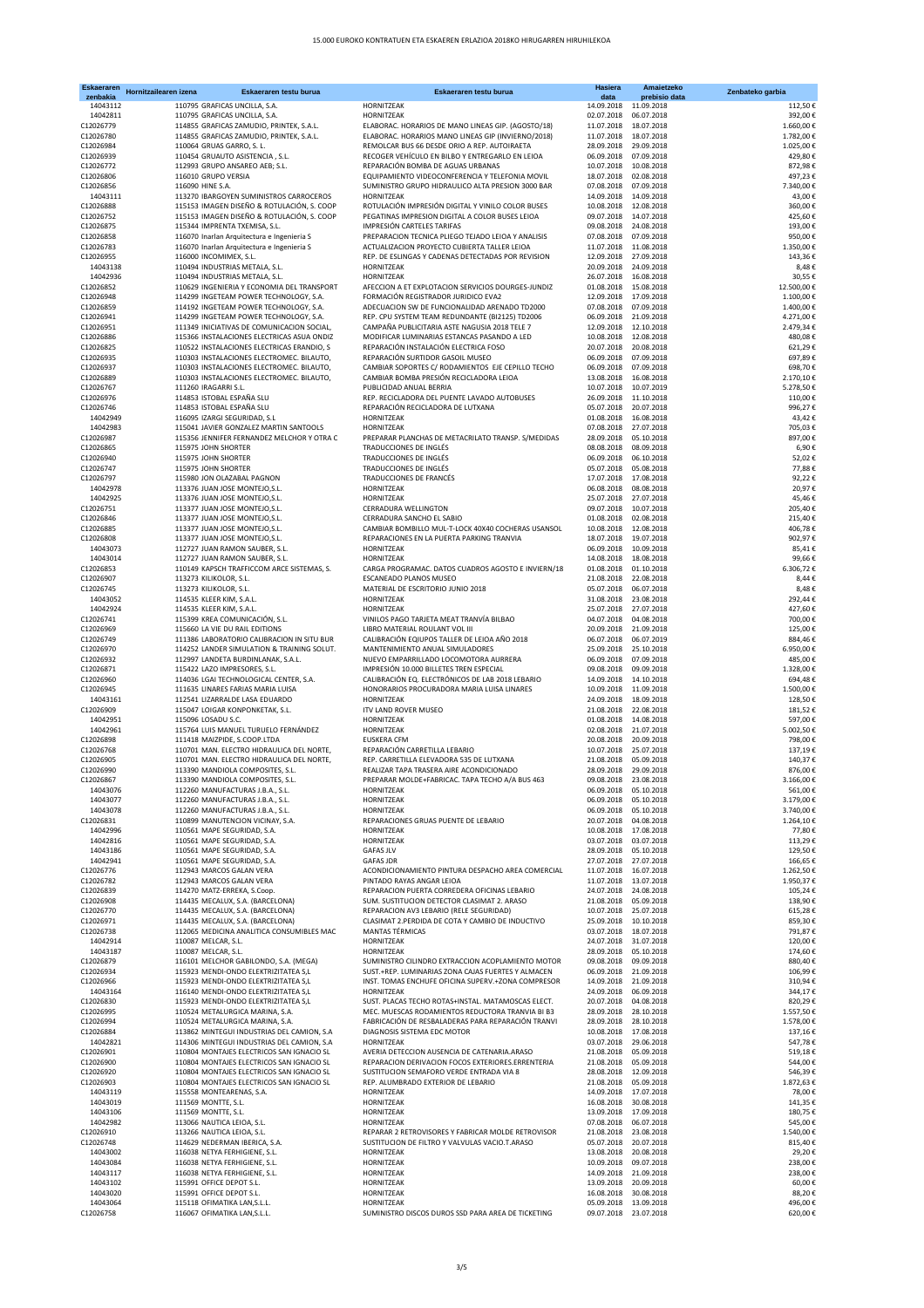| <b>Eskaeraren</b><br>zenbakia | Hornitzailearen izena | Eskaeraren testu burua                                                             | Eskaeraren testu burua                                                                                 | Hasiera<br>data                     | Amaietzeko<br>prebisio data | Zenbateko garbia       |
|-------------------------------|-----------------------|------------------------------------------------------------------------------------|--------------------------------------------------------------------------------------------------------|-------------------------------------|-----------------------------|------------------------|
| C12026988                     |                       | 115118 OFIMATIKA LAN, S.L.L.                                                       | SUMINISTRO EQUIPAMIENTO INFORMATICO                                                                    | 28.09.2018                          | 08.10.2018                  | 934,50€                |
| 14042882                      |                       | 112045 OLAONDO, S.A.                                                               | HORNITZEAK                                                                                             | 11.07.2018                          | 09.07.2018                  | 180,60€                |
| 14042835                      |                       | 112045 OLAONDO, S.A.                                                               | HORNITZEAK                                                                                             | 05.07.2018                          | 28.05.2018                  | 254,93€                |
| C12026866<br>C12026823        |                       | 110061 OLAONDO, S.A.<br>110061 OLAONDO, S.A.                                       | REMOLCAR Y REPARAR BUS 924 EN OLAONDO SCANIA<br>REPARAR MOTOR AUTOBUS 921                              | 09.08.2018<br>20.07.2018            | 11.08.2018<br>20.08.2018    | 1.348,40€<br>1.653,63€ |
| C12026824                     |                       | 110061 OLAONDO, S.A.                                                               | CAMBIAR DISCO EMBRAGUE Y COJINETE BOLAS BUS 922                                                        | 20.07.2018                          | 22.07.2018                  | 2.268,63€              |
| C12026836                     |                       | 110061 OLAONDO, S.A.                                                               | REP. SISTEMA INYECCION Y ANTICONTAMINACION BUS 921                                                     | 24.07.2018                          | 24.08.2018                  | 13.992,46€             |
| C12026804                     |                       | 115655 ORIA ALQUILER DE MAQUINARIA S.L.                                            | ALQUILER PLATAFORMA ELEVADORA, DOS DIAS.ARASO                                                          | 18.07.2018                          | 02.08.2018                  | 286,40€                |
| C12026742                     |                       | 116075 ORMA INFRAESTRUCTURAS PARA EVENTOS                                          | ESTABILIZACIÓN TOTEMS EXPOSICIÓN                                                                       | 04.07.2018                          | 19.07.2018                  | 720,70€                |
| 14042957<br>14043026          |                       | 110932 PAPYNDUX, S.A.<br>110932 PAPYNDUX, S.A.                                     | HORNITZEAK<br>HORNITZEAK                                                                               | 01.08.2018<br>22.08.2018            | 26.06.2018<br>06.09.2018    | 34,26€<br>529,13€      |
| 14043016                      |                       | 110932 PAPYNDUX, S.A.                                                              | HORNITZEAK                                                                                             | 14.08.2018                          | 17.08.2018                  | 1.074,12€              |
| 14042852                      |                       | 114358 PAREIZO, S.L.                                                               | HORNITZEAK                                                                                             | 06.07.2018                          | 28.06.2018                  | 100,50€                |
| 14042828                      |                       | 114358 PAREIZO, S.L.                                                               | HORNITZEAK                                                                                             | 04.07.2018                          | 28.06.2018                  | 161,53€                |
| 14043045                      |                       | 114358 PAREIZO, S.L.                                                               | HORNITZEAK<br>HORNITZEAK                                                                               | 30.08.2018                          | 01.08.2018<br>13.07.2018    | 310,20€                |
| 14043057<br>14043095          |                       | 110830 PENTER COMERCIAL, S.A.<br>110830 PENTER COMERCIAL, S.A.                     | HORNITZEAK                                                                                             | 04.09.2018<br>12.09.2018            | 06.09.2018                  | 164,30€<br>202,00€     |
| 14043013                      |                       | 110830 PENTER COMERCIAL, S.A.                                                      | HORNITZEAK                                                                                             | 14.08.2018                          | 17.08.2018                  | 1.074,12€              |
| 14043116                      |                       | 111787 PENTER COMERCIAL, S.A.                                                      | HORNITZEAK                                                                                             | 14.09.2018                          | 21.09.2018                  | 104,00€                |
| 14042988                      |                       | 111787 PENTER COMERCIAL, S.A.                                                      | HORNITZEAK                                                                                             | 08.08.2018                          | 16.08.2018                  | 288,00€                |
| C12026762<br>C12026765        |                       | 110778 PKF ATTEST ITC, S.L.<br>110778 PKF ATTEST ITC, S.L.                         | RENOVACIÓN SOFTWARE ASSURANCE NINTEX<br>SAT-HERRAMIENTA GESTIÓN AMBIENTAL                              | 10.07.2018<br>10.07.2018            | 10.07.2019<br>10.02.2019    | 2.529,95€<br>6.900,00€ |
| C12026975                     |                       | 110081 POCH ANDRES JORDI                                                           | LOCUCIONES LINEA TELEFONICA GRATUITA                                                                   | 26.09.2018                          | 03.10.2018                  | 180,00€                |
| C12026929                     |                       | 110081 POCH ANDRES JORDI                                                           | AUDIOS DE ANUNCIACIÓN DE ESTACIONES 900 Y 950                                                          | 31.08.2018                          |                             | 2.350,00€              |
| C12026881                     |                       | 116057 QUICK, C. FOT. INTEGRAL, S.L.                                               | ADQUISICIÓN Y COLOCACIÓN DE EXPOSITOR                                                                  | 10.08.2018                          | 10.10.2018                  | 3.070,00€              |
| C12026925                     |                       | 113669 RADIADORES SANTI, S.L.                                                      | REPARAR CONDENSADOR TECHO AIRE ACOND. BUS 483                                                          | 31.08.2018                          | 01.09.2018<br>01.09.2018    | 250,00€                |
| C12026926<br>14043163         |                       | 113669 RADIADORES SANTI, S.L.<br>113751 RADIADORES SANTI, S.L.                     | MANTº. EQUIPO DE CARGA AIRE ACONDICIONADO BUSES<br>HORNITZEAK                                          | 31.08.2018<br>24.09.2018            | 30.07.2018                  | 320,00€<br>370,00€     |
| C12026802                     |                       | 113669 RADIADORES SANTI, S.L.                                                      | REP. CONDENSADOR Y EVAPORADOR A/A BUSES 463 Y 471                                                      | 18.07.2018                          | 25.07.2018                  | 700,00€                |
| C12026927                     |                       | 113669 RADIADORES SANTI, S.L.                                                      | CAMBIAR 3 CASQUILLOS GOMA+EVAPORAD. DOBLES BUSES                                                       | 31.08.2018                          | 03.09.2018                  | 2.085,00€              |
| 14043123                      |                       | 110207 RADIAL, S.L.                                                                | HORNITZEAK                                                                                             | 17.09.2018                          | 21.09.2018                  | 373,00€                |
| 14042969<br>14042820          |                       | 110205 RADIO RHIN, S.A.<br>110205 RADIO RHIN, S.A.                                 | HORNITZEAK<br>HORNITZEAK                                                                               | 03.08.2018<br>03.07.2018            | 30.07.2018<br>28.06.2018    | 178,96€<br>911,73€     |
| C12026845                     |                       | 113336 RAFAEL ALCORTA Y ABOGADOS, S.L.                                             | ABOGADOS LABORALISTAS AUTOS 115-18                                                                     | 01.08.2018                          | 02.08.2018                  | 250,00€                |
| C12026818                     |                       | 113336 RAFAEL ALCORTA Y ABOGADOS, S.L.                                             | ABOGADOS LABORALISTAS RECURSO 1055-18                                                                  | 20.07.2018                          | 21.07.2018                  | 500,00€                |
| C12026774                     |                       | 113336 RAFAEL ALCORTA Y ABOGADOS, S.L.                                             | SERV. ABOGADOS LABOR. REC.SUPL.1035-18                                                                 | 10.07.2018                          | 11.07.2018                  | 540,00€                |
| C12026817                     |                       | 113336 RAFAEL ALCORTA Y ABOGADOS, S.L.                                             | ABOGADOS LABORALISTAS AUTOS 384-18                                                                     | 20.07.2018                          | 21.07.2018                  | 900,00€                |
| C12026760<br>C12026914        |                       | 113336 RAFAEL ALCORTA Y ABOGADOS.S.L.<br>113336 RAFAEL ALCORTA Y ABOGADOS, S.L.    | ABOGADOS LABORALISTAS AUTOS 157-18<br>SERVICIOS ABOGADOS LABORALISTAS C.COLECTIVO 1-17                 | 09.07.2018<br>22.08.2018            | 10.07.2018<br>23.08.2018    | 1.120,00€<br>1.200,00€ |
| 14042917                      |                       | 114881 RECAMBIOS SAGASTA, S.L.                                                     | HORNITZEAK                                                                                             | 24.07.2018                          | 30.07.2018                  | 78,40€                 |
| C12026904                     |                       | 114880 RECAMBIOS SAGASTA, S.L.                                                     | SUMINISTRO MANGUERA MOTOR FURGONETA IVECO                                                              | 21.08.2018                          | 28.08.2018                  | 94,83€                 |
| 14042850                      |                       | 112992 REPARACIONES AUTOIRAETA, S.A.L.                                             | <b>HORNITZFAK</b>                                                                                      | 06.07.2018                          | 02.07.2018                  | 98,06€                 |
| C12026868                     |                       | 111430 REPARACIONES AUTOIRAETA, S.A.L.                                             | REV. PERIODICA (BIANUAL) TACOGRAFO DIGITAL BUS 711                                                     | 09.08.2018                          | 10.08.2018                  | 179,70€                |
| C12026961<br>C12026803        |                       | 111430 REPARACIONES AUTOIRAETA, S.A.L.<br>111430 REPARACIONES AUTOIRAETA, S.A.L.   | REPARAR AVERIA DE EDC AUTOB. 63<br>REPARAR SISTEMA ABS AUTOB. 66                                       | 14.09.2018<br>18.07.2018            | 15.09.2018<br>19.07.2018    | 194,34€<br>325,05€     |
| C12026962                     |                       | 111430 REPARACIONES AUTOIRAETA, S.A.L.                                             | REPARAR SISTEMA DIRECC. Y SUSPENS. DELANT. BUS 66                                                      | 14.09.2018                          | 15.09.2018                  | 442,71€                |
| 14042849                      |                       | 112992 REPARACIONES AUTOIRAETA, S.A.L.                                             | HORNITZEAK                                                                                             | 06.07.2018                          | 14.06.2018                  | 1.142,14€              |
| C12026812                     |                       | 111430 REPARACIONES AUTOIRAETA, S.A.L.                                             | REVIS. TACOGRAFO DIGITAL BUSES 517,62,712,713                                                          | 18.07.2018                          | 01.08.2018                  | 2.808,00€              |
| 14042930<br>14042999          |                       | 113662 REPUESTOS INDUSTRIALES ANSIO, S.C.                                          | HORNITZEAK<br>HORNITZEAK                                                                               | 25.07.2018                          | 31.07.2018<br>20.08.2018    | 787,40€                |
| 14043132                      |                       | 115017 RODAMIENTOS Y SERVICIOS, S.L.<br>113143 ROEIRASA                            | HORNITZEAK                                                                                             | 13.08.2018<br>19.09.2018            | 24.09.2018                  | 170,10€<br>57,78€      |
| 14043136                      |                       | 110359 ROEIRASA                                                                    | HORNITZEAK                                                                                             | 20.09.2018                          | 25.09.2018                  | 117,52€                |
| 14043072                      |                       | 110359 ROEIRASA                                                                    | HORNITZEAK                                                                                             | 06.09.2018                          | 10.09.2018                  | 160,00€                |
| 14042910                      |                       | 110359 ROEIRASA                                                                    | HORNITZEAK                                                                                             | 23.07.2018                          | 30.07.2018                  | 809,20€                |
| 14042823<br>14043125          |                       | 110362 ROMERO FERNANDEZ ANTONIO<br>110995 ROSMIL INDUSTRIAL, S.A.                  | HORNITZEAK<br>HORNITZEAK                                                                               | 03.07.2018<br>18.09.2018            | 25.06.2018<br>20.09.2018    | 4.352,00 €<br>77,35€   |
| 14043185                      |                       | 113104 S.E. DE CARBUROS METALICOS, S.A.                                            | HORNITZEAK                                                                                             | 27.09.2018                          | 27.09.2018                  | 4.080,00€              |
| 14042871                      |                       | 110505 SANDVIK ESPAÑOLA, S.A.                                                      | HORNITZEAK                                                                                             | 10.07.2018                          | 14.07.2018                  | 101,46€                |
| C12026938                     |                       | 115097 SANTILLAN INSTALACIONES, S.A.                                               | MNTO. ANUAL 2018 DE INST. GAS LEB Y CAB PINTURA                                                        | 06.09.2018                          | 06.09.2019                  | 2.671,50€              |
| C12026851                     |                       | 113692 SASOIA, S.L.                                                                | PLAN DE PREVENCIÓN CONSUMO ALCOHOL Y OTRAS DROGAS                                                      | 01.08.2018                          | 01.08.2019                  | 7.500,00€              |
| 14042937<br>14043141          |                       | 115113 SCASAGA, S.A.<br>115113 SCASAGA, S.A.                                       | HORNITZEAK<br>HORNITZEAK                                                                               | 26.07.2018<br>20.09.2018            | 25.07.2018<br>17.09.2018    | 52,48€<br>144,55€      |
| 14043155                      |                       | 115113 SCASAGA, S.A.                                                               | HORNITZEAK                                                                                             | 21.09.2018                          | 21.09.2018                  | 815,60€                |
| 14043006                      |                       | 115113 SCASAGA, S.A.                                                               | HORNITZEAK                                                                                             | 14.08.2018                          | 10.08.2018                  | 815,76€                |
| 14043055                      |                       | 115113 SCASAGA, S.A.                                                               | <b>HORNITZFAK</b>                                                                                      | 04.09.2018                          | 21.08.2018                  | 895.33€                |
| C12026897<br>C12026899        |                       | 113856 SCHNEIDER ELECTRIC IT SPAIN S.L.<br>113856 SCHNEIDER ELECTRIC IT SPAIN S.L. | MANTENIMIENTO 2018-19 SAI GALAXY 300 SISTEMAS<br>MANTENIMIENTO ANUAL 2018-19 SAI GALAXY 60 SISTEMAS    | 20.08.2018<br>20.08.2018 20.08.2019 | 20.08.2019                  | 950,00€<br>999,00€     |
| 14043156                      |                       | 113149 SEGURILIGHT SEÑALIZACION S.L.L                                              | HORNITZEAK                                                                                             |                                     | 21.09.2018 03.10.2018       | 115,00€                |
| 14043127                      |                       | 111876 SEIN BATU, S.L.                                                             | HORNITZEAK                                                                                             | 18.09.2018                          | 15.09.2018                  | 18,24€                 |
| 14042962                      |                       | 111876 SEIN BATU, S.L.                                                             | HORNITZEAK                                                                                             | 02.08.2018                          | 18.06.2018                  | 35,70€                 |
| 14043054                      |                       | 111876 SEIN BATU, S.L.<br>116100 SEIN BATU, S.L.                                   | HORNITZEAK<br>HORNITZEAK                                                                               | 04.09.2018                          | 01.09.2018                  | 36,25€<br>224.07€      |
| 14042956<br>14042877          |                       | 111229 SETALDE, S. A                                                               | HORNITZEAK                                                                                             | 01.08.2018<br>10.07.2018            | 30.08.2018<br>13.07.2018    | 9,72€                  |
| 14043097                      |                       | 111229 SETALDE, S. A                                                               | HORNITZEAK                                                                                             | 12.09.2018                          | 24.09.2018                  | 17,32€                 |
| 14042837                      |                       | 111229 SETALDE, S. A                                                               | HORNITZEAK                                                                                             | 05.07.2018                          | 09.07.2018                  | 84,84€                 |
| 14042862                      |                       | 111229 SETALDE, S. A                                                               | HORNITZEAK                                                                                             | 09.07.2018                          | 23.07.2018                  | 107,50€                |
| 14042814<br>14043017          |                       | 111229 SETALDE, S. A<br>111229 SETALDE, S. A                                       | HORNITZEAK<br>HORNITZEAK                                                                               | 02.07.2018<br>14.08.2018            | 01.08.2018<br>23.08.2018    | 242,13€<br>290,20€     |
| C12026880                     |                       | 116102 SINFOTECH.it SRLS                                                           | ADQUISICIÓN TERMINALES NFC                                                                             | 09.08.2018                          | 09.08.2019                  | 207,00€                |
| C12026814                     |                       | 113433 SISTEMAS ANTICAIDAS DEL NORTE, S.L.                                         | REVISION LINEAS DE VIDA Y ARNESES .ARASO 2018                                                          | 20.07.2018                          | 04.08.2018                  | 560,73€                |
| 14043166                      |                       | 110317 SOCOMOR, S.A.                                                               | HORNITZEAK                                                                                             | 24.09.2018                          | 12.09.2018                  | 412,80€                |
| C12026857                     |                       | 115547 SPC SMART PRODUCTS CONNECTION, S.A                                          | MODIFICACIÓN RED WIFI COCHERA TRANVÍA BILBAO                                                           | 07.08.2018                          | 07.10.2018                  | 10.016,62€             |
| 14043130<br>14042995          |                       | 114015 SUMINISTROS BALMASEDA, S.L.<br>114015 SUMINISTROS BALMASEDA, S.L.           | HORNITZEAK<br>HORNITZEAK                                                                               | 19.09.2018<br>10.08.2018            | 20.09.2018<br>14.08.2018    | 8,80€<br>82,04€        |
| C12026744                     |                       | 116068 SUMINISTROS INDUSTRIALES FERRETERIA                                         | SUMINIS.Y COLOCACION PROTECTOR CONTENEDORES.ARASO                                                      | 05.07.2018                          | 20.07.2018                  | 930,00€                |
| 14042884                      |                       | 110721 SUMINISTROS MUGARRA, S.L.                                                   | HORNITZEAK                                                                                             | 13.07.2018                          | 27.06.2018                  | 87,23€                 |
| 14042931                      |                       | 115638 SUMINISTROS PRADA S.L.                                                      | HORNITZEAK                                                                                             | 25.07.2018                          | 01.08.2018                  | 38,32€                 |
| 14043128                      |                       | 115955 SUQUISA, S.L.U.                                                             | HORNITZEAK                                                                                             | 18.09.2018                          | 22.09.2018                  | 140,00€                |
| 14042865<br>14042912          |                       | 115741 TABIRA COLOR, S.L.<br>115741 TABIRA COLOR, S.L.                             | HORNITZEAK<br>HORNITZEAK                                                                               | 10.07.2018<br>23.07.2018            | 13.07.2018<br>30.07.2018    | 15,80€<br>85,74€       |
| 14043145                      |                       | 110394 TALL. ELECTROMECANICOS R. ZULUETA,                                          | HORNITZEAK                                                                                             | 21.09.2018                          | 19.10.2018                  | 85,78€                 |
| 14042875                      |                       | 110394 TALL. ELECTROMECANICOS R. ZULUETA,                                          | HORNITZEAK                                                                                             | 10.07.2018                          | 07.08.2018                  | 656,00€                |
| 14042869                      |                       | 110394 TALL. ELECTROMECANICOS R. ZULUETA,                                          | HORNITZEAK                                                                                             | 10.07.2018                          | 14.08.2018                  | 1.825,28€              |
| C12026750<br>C12026977        |                       | 114226 TALLER ELECTRICO ALJAMA, C.B.<br>114226 TALLER ELECTRICO ALJAMA, C.B.       | REVISAR TACÓGRAFO DIGITAL A511<br>REVISAR TACÓGRAFO DIGITAL MICROBÚS IVECO                             | 06.07.2018<br>27.09.2018            | 07.07.2018<br>28.09.2018    | 115,10€<br>115,10€     |
| C12026887                     |                       | 114226 TALLER ELECTRICO ALJAMA, C.B.                                               | REVISAR 3 TACÓGRAFOS DIGITALES                                                                         | 10.08.2018                          | 13.08.2018                  | 345,30€                |
| C12026936                     |                       | 114226 TALLER ELECTRICO ALJAMA, C.B.                                               | REVISAR TACÓGRAFOS DIGITALES BUSES 512-680 Y 514.                                                      | 06.09.2018                          | 09.09.2018                  | 345,30€                |
| C12026968                     |                       | 114226 TALLER ELECTRICO ALJAMA, C.B.                                               | REVISAR A.A. Y CARGAR GAS BUS 485                                                                      | 20.09.2018                          | 22.09.2018                  | 822,62€                |
| C12026841                     |                       | 111184 TALLERES BENGOETXEA, S.A.                                                   | ITV FIAT DOBLO 6199GKY                                                                                 | 24.07.2018                          | 08.08.2018                  | 39,93€                 |
| C12026820                     |                       | 111184 TALLERES BENGOETXEA, S.A.                                                   | REVISION ITV 07 TRANSIT Y REPARAR DEFICIENCIAS<br>CONSTRCCIÓN DE BANDEJA DE RECOGIDA DE AGUA           | 20.07.2018                          | 04.08.2018                  | 374,67€                |
| C12026807<br>C12026815        |                       | 110097 TALLERES MOBIBAT, S. L.<br>110097 TALLERES MOBIBAT, S. L.                   | FABRICACIÓN SOPORTE-UTILLAJE DE MOTORES                                                                | 18.07.2018<br>20.07.2018            | 18.08.2018<br>20.08.2018    | 975,00€<br>4.073,00 €  |
| 14042952                      |                       | 111798 TALLERES MOBIBAT, S.L.                                                      | HORNITZEAK                                                                                             | 01.08.2018                          | 14.08.2018                  | 135,00€                |
| C12026986                     |                       | 111234 TAPICERIA PARA AUTOCARES S.L.                                               | REPARAR 2 BUTACAS CONDUCTOR AUTOB. FLOTA GIP.                                                          | 28.09.2018                          | 12.10.2018                  | 235,00€                |
| C12026963                     |                       | 111234 TAPICERIA PARA AUTOCARES S.L.                                               | REP. BUTACAS CONDUCT.+REP. TAPICERIA BUTACAS VIAJ.                                                     | 14.09.2018                          | 14.11.2018                  | 944,13€                |
| C12026921<br>C12026755        |                       | 110531 TAREMAN, S. L.<br>116071 TECMAN S.V.A., S.L.                                | SUMINIST/INSTALAC. EQUIPOS AIRE/ACOND. PLANTA ZYA.<br>ADEC. SOFTWARE CONTROL CLIMAT. VESTUARIO LEBARIO | 30.08.2018<br>09.07.2018            | 30.10.2018<br>09.08.2018    | 6.741,00€<br>883,71€   |
| C12026919                     |                       | 114666 TECNOLOGÍA DE LA ENERGÍA ELECTRICA,                                         | REP. ALUMBRADO EN SALA CAFE Y PRIMERA PLANTA TLU.                                                      | 28.08.2018                          | 12.09.2018                  | 90,25€                 |
| C12026950                     |                       | 116115 TELEBILBAO, S.L.                                                            | CAMPAÑA ASTE NAGUSIA 2018 BIZKAIBUS                                                                    | 12.09.2018                          | 12.10.2018                  | 2.418,34€              |
| C12026813                     |                       | 111886 TELEFONICA DE ESPAÑA, S.A. SDAD UNI                                         | INTERCAMBIO DE SWITCHES ENTRE ATXURI Y LEBARIO                                                         | 19.07.2018                          | 19.07.2018                  | 2.159,56€              |
| C12026855                     |                       | 111778 TELEFONICA MOVILES ESPAÑA, S.A.                                             | COMUNI ELECTRÓNICAS 2016 2020 1ºPRÓRROGAC12023209                                                      | 02.08.2018 02.08.2019               |                             | 7.103,28€              |